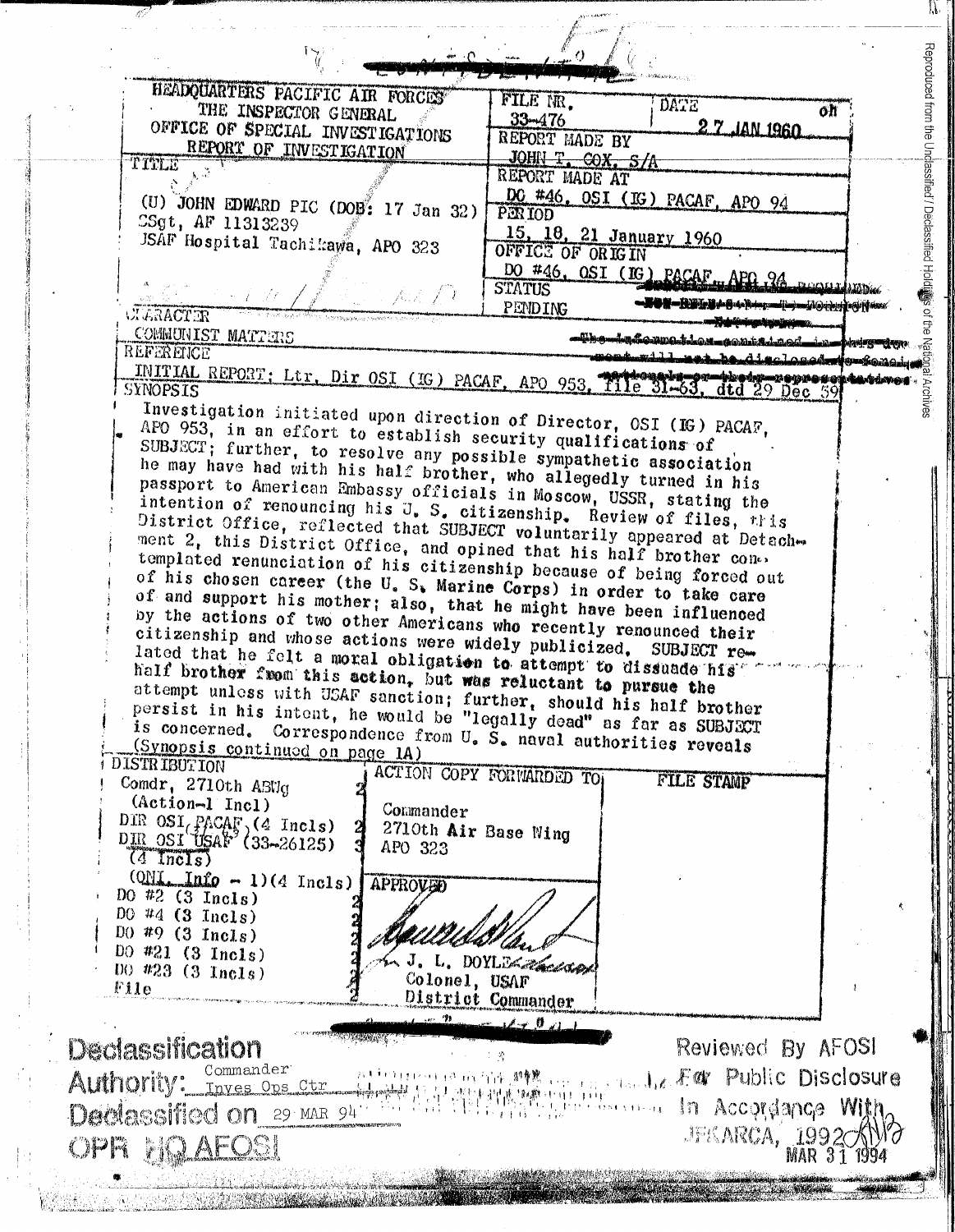DO #46, File 33-476

SYNOPSIS  $(Cont<sup>T</sup>d)$ 

that the half brother served with Marine Air Control Squadrons with duties involving ground control intercept and the possibility he may have had access to CONFIDENTIAL information. Correspondence from U. S. State Department reflects that SUBJECT requested U. S. Embassy, Moscow, to transmit personal message to his half brother asking reconsideration of intentions. Neither the name of SUBJECT nor that of his spouse appears in the Special Files (files containing unfavorable information) of the 2710th Air Base Wing, APO 323. Review of SUBJECT's military records reflected no unfavorable information contained therein. Expiration of Term of Service (ETS) of SUBJECT: 25 September 1964. SUBJECT's Month of Travel (MOT): 6 November 1961.

 $1<sub>A</sub>$ 

Reproduced from the Undassified / Declassified Holdings of the Mational Archives

**CELEASED PER P.L.-102-**

CJFX<br>X

1994

**Reviewed By AFOSI** 

In Accordance With

JEKAROA

For Public Disclosure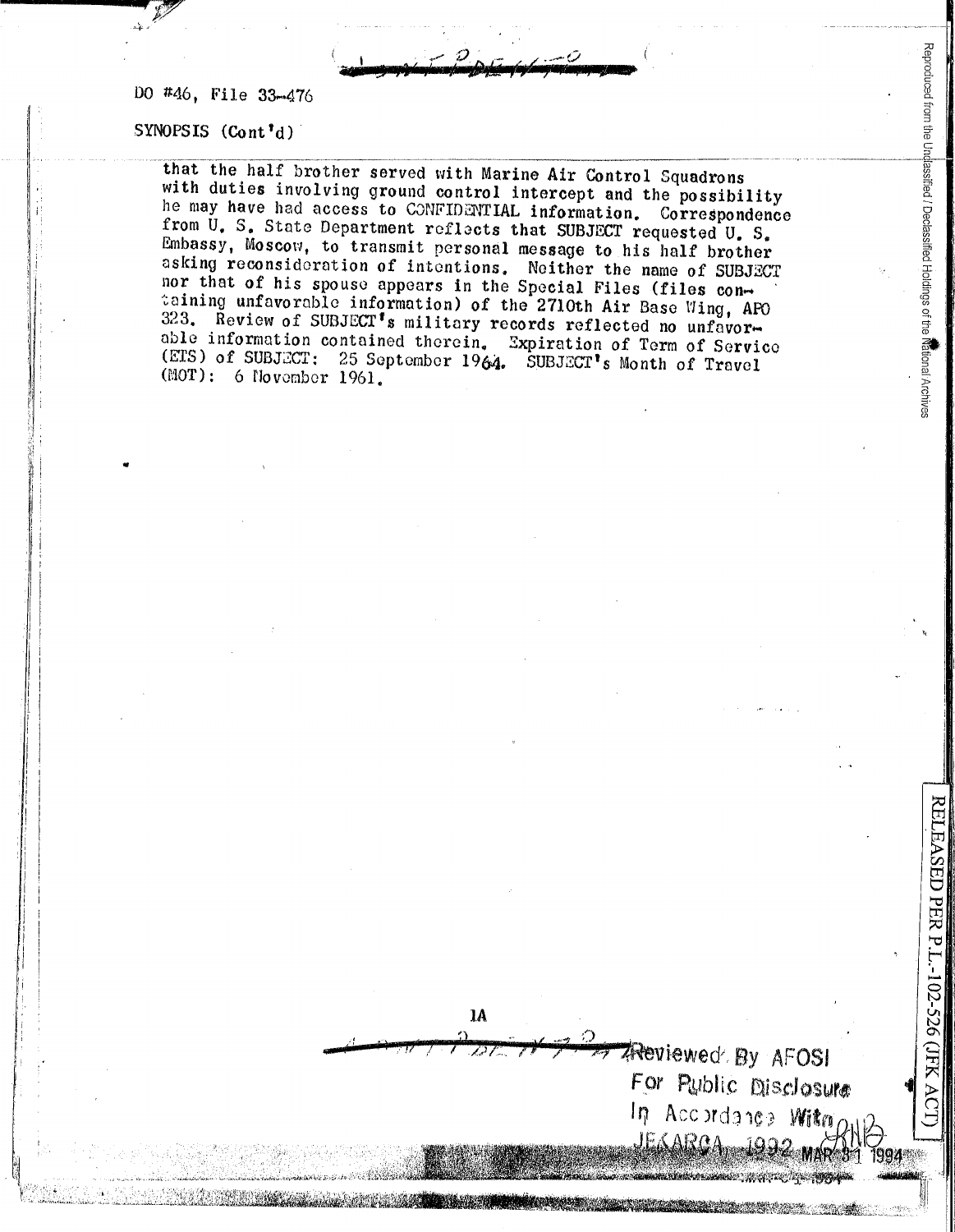$\frac{1}{\sqrt{1-\frac{1}{\sqrt{1-\frac{1}{\sqrt{1-\frac{1}{\sqrt{1-\frac{1}{\sqrt{1-\frac{1}{\sqrt{1-\frac{1}{\sqrt{1-\frac{1}{\sqrt{1-\frac{1}{\sqrt{1-\frac{1}{\sqrt{1-\frac{1}{\sqrt{1-\frac{1}{\sqrt{1-\frac{1}{\sqrt{1-\frac{1}{\sqrt{1-\frac{1}{\sqrt{1-\frac{1}{\sqrt{1-\frac{1}{\sqrt{1-\frac{1}{\sqrt{1-\frac{1}{\sqrt{1-\frac{1}{\sqrt{1-\frac{1}{\sqrt{1-\frac{1}{\sqrt{1-\frac{1}{\sqrt{1-\frac{1}{\sqrt{1-\frac{1$ 

Details, DO #46, File 33-476

9 *pJLHE-'~* - ,,·.~-.,,.,3':'-,··~,·-... ,~,, , . .,,., ,,.F,Zr~·."7&11

## DETAILS:

*l* •

,J

:Ii l. !! ., li – I Ii

> $\mathbf{L}$ I

I\ i.

This investigation was initiated by direction of the Director, OSI (IG) PACAF, APO 953, by letter, file 31-63, dated 29 December 1959, in an effort to establish the security qualifications of JOHN EDWARD PIC, SSgt, AF 11313239, USAF Hospital Tachikawa, APO 323; further, to resolve any possible sympathetic association he may have had with his half brother, LEE HARVEY OSWALD, who allegedly turned in his passport to American Embassy  $_{\rm{eff}~i}$  can in Moscow, USSR, stating the intention of renouncing his U, S. :i tizenship.

## AT TACHIKAWA AIR BASE, TACHIKAWA, HONSHU, JAPAN

2. On 15 January 1960, File 31-30, this District Office, was reviewed and the following information relative to JOHN EDWARD PIC,  $S\$ gt, AF 11312239, USAF Hospital Tachikawa, APO 323, was extracted therefrom:

On 4 November 1959, PIC voluntarily appeared at Detachment 2 of this District Office and was interviewed by Special Agent SHIGEO R. OKUMA and the writer. He related that on Sunday night, 1 November 1959, he heard a radio broadcast relative to his half brother, LEE HARVEY OSWALD, who had allegedly turned in his passport to American Embossy officials in Moscow, USSR, stating the intention of renouncing his U.S. citizenship. PIC stated that he had been to the chaplain, Tachikawa Air Base, who suggested that he report to this office. PIC stated that OSWALD is his half brother, his mother having been married several times. He identified his family as follows:

| Father:       | EDWARD JOHN PIC (address unknown; may be living in                                                                  |
|---------------|---------------------------------------------------------------------------------------------------------------------|
| Mother:       | Louisiana).<br>Mrs. MARGUERITE OSWALD (address unknown, Fort                                                        |
| Half brother: | Worth, Texas).<br>ROBERT L. OSWALD, 7313 Davenport Street, Fort<br>Worth, Texas. This brother is married and is     |
| Half brother: | a student at TCU.<br>LEE HARVEY OSUALD (address unknown; formerly from<br>Fort Worth, Texas) (Former U. S. Marine). |

PIC explained that his family relationship is not a close one due to his mother's several marriages. He related that his mother is a very argumentative person and is very difficult to get along with; conse-

Half brother: LEE Hortworth, Texas)(Former U.S. Marine).<br>
The complete to his mother's several marriages. He related that his mother is a<br>
very argumentative person and is very difficult to get along with; conserved<br>
very PIC rolated that he last saw his brother LEE approximately  $6\frac{1}{2}$  and  $\frac{1}{2}$  and  $\frac{1}{2}$  approximately  $\frac{1}{2}$ . years ago (spring or summer of 1953) when LEE was about 13 years old, that time, LEE and his mother resided in New York City and PIC was in the U. S. Coast Guard stationed nearby.

,,, *V·'•:c,,,,* j/, '. . .. '' ,· ',,· (\.' ,, i;.\j'"UJ'fiill;;>J,li'ii!i1l1/ii'~.!l'~t&:iil\,'ti.1;,,,2!11',;,,~!Mi~,il.;~'.lJ'~·z r'Wdaltll!fMfl~:•:•1~~iJ.':~2~:bc''it,{

r{,<· tJfL::·;~~:·,~tL,:>:~·~-·~j,i:'.-;;~i..Lt.:ii\;:.lf.1~~~Vtf1~f-f:&tli~~~ ~ . , • • .·, · ~ · · ·

 $\begin{bmatrix} 0.5. \text{Cost} \end{bmatrix}$   $\begin{bmatrix} 0.5. \text{Cost} \end{bmatrix}$   $\begin{bmatrix} 0.5. \text{Cost} \end{bmatrix}$   $\begin{bmatrix} 0.5. \text{Cost} \end{bmatrix}$  $\begin{array}{c|c|c|c|c} & \text{Reviewed By ArU>1} \ \hline \end{array}$ For Public Disclosure In Accordance With<br>JFKARCA, 1992 JF K ARGA, 1332 3 1984

Reproduced from the Undassified / Declassified Holdings of the National Archives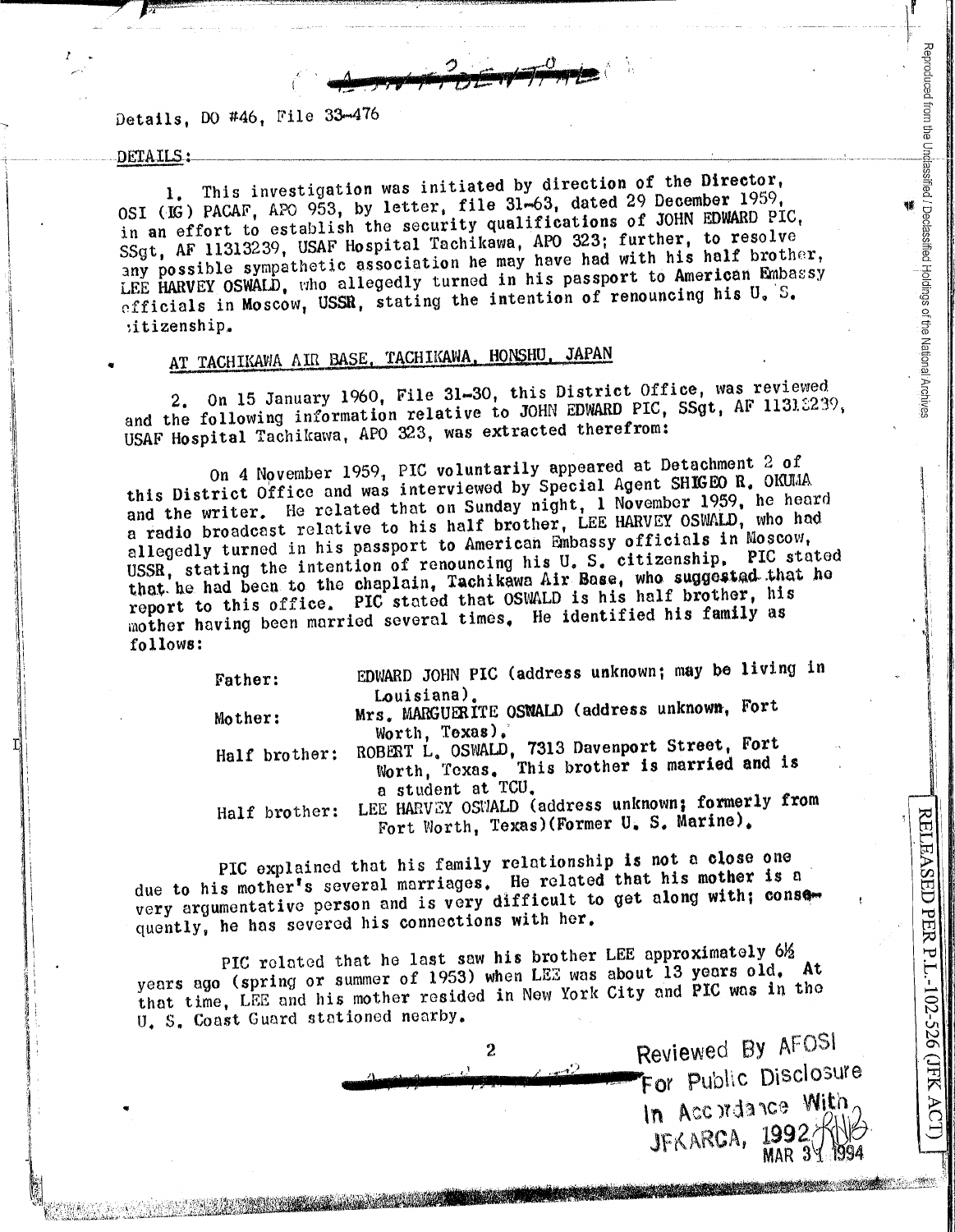Details (Cont'd), DO #46, File 33-476

He described LEE as a moody and bitter youngster, and attributed this bitterness to his mother's personality. PIC said he has received only one letter from LEE and that was about two years ago when LEE first joined the Marine Corps. He related that he planned to answer the letter, but the return address was illegible, and he has never corresponded with LEE.

deproduced from the Unclassified / Declassified Holdings of the National Archives

RELEASED PER P.L.-102-526 (JFK ACT)

Reviewed By AFOSI **Bor Public Disclosure** 

In Accordance With

 $-MAR-31$ 

JFKARCA, 1992

When questioned as to the motives LEE might have for his contemed plated renunciation of citizenship. PIC stated that his mother had exgerienced an accident at her place of work and he believed that she iequested the Marine Corps officials to discharge LEE in order that he might support and take care of her. LEE was reportedly very much attached to the Marine Corps and planned to make it a career. However, since LEE is a minor, his mother might have been successful in her request and perhaps LEE was resentful for being forced out of his chosen career. PIC related that LEE was not scheduled to be discharged normally until December 1959. PIC also believed that LEE might have been influenced by the actions of two other Americans who renounced their citizenship in recent months and whose actions were widely publicized.

PIC related that, to his knowledge, LEE had never been to Europe before, nor had he ever had any acquaintances or contacts there. He said that he did not know LEE's position in the Marine Corps, or whether he had access to classified materials or areas while a member of the military, but believed LEE does not possess any technical knowledge whatsoever.

PIC stated that he has obtained the above information concerning LEE by letter from his brother ROBERT and personally from a cousin, Miss MARILYN MURRETT, who is a teacher in Japan and resides in a hotel (name unknown) in Itabashi, Tokyo. Miss MURRETT is from New Orleans, Louisiana, and is the daughter of his mother's sister.

PIC stated that LEE's actions have caused him and his wife great mental anguish since they are loyal citizens of the United States; and although he feels he has a moral obligation to attempt to dissuade LEE from this action, he was reluctant to pursue the attempt unless it was with USAF sanction. He related that although LEE's actions invoked a strong family feeling within him and that he would do anything to stop LEE from this action, his first loyalty was to his country and to the USAF: and that should LEE persist in going through with his intent, he would be "legally dead" as far as PIC was concerned.

PIC produced two newspaper articles concerning the action of his half brother LEE HARVEY OSWALD. The clippings were taken from the "Stars and Stripes" newspaper. To date of interview, PIC's relationship with LEE had not become known locally, and PIC had not been approached by any member of the press.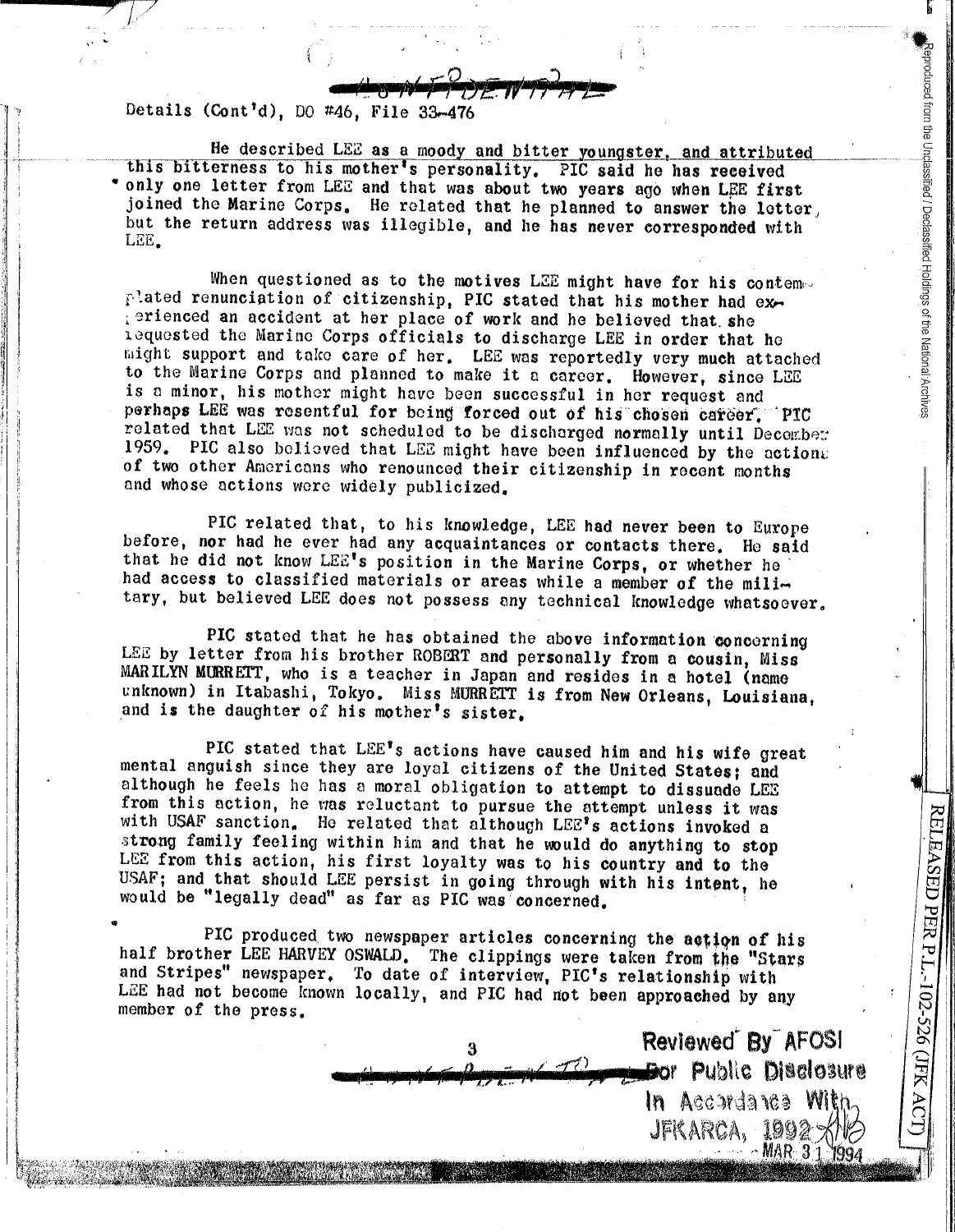Details (Cont'd), 00 #46, File 33-476

A review of the files of this District Office reflected no informa. tion pertaining to LEZ HARVEY OSWALD or JOHN E. PIC.

0 <sup>~</sup>**a** .. ) ( *%)* **'-i** ; <sup>I</sup>

Reproductions of the newspaper clippings given this District Office by PIC were made; a copy of which is appended to this report as an inclosure.

**td 1j 1 f** ,--

3. On 15 January 1960, correspondence emanating from the Directorate, OSI (IG) PACAF, APO 953, was reviewed. Within this correspondence were 1ttachments initiated by the u. s. Naval and u. s. State Departments which are pertinent to this investigation.

The naval authorities relate summorily as follows: OSWALD is <sup>o</sup> PFC in the Inactive Harine Corps Reserve with an obligated service until 3 December 1962. OSWALD attended an Aircraft Control and Warning Operator course in 1957. He served with Marine Air Control Squadrons in Japan and Taiwan, with duties involving ground control intercept. His job description \* code indicates that he is an aviation electronics operator. There is no record of his clearance at Hq, Marine Corps, but the possibility exists that he may have had access to CONFIDENTIAL information. OSWALD's service number is 1653230; his DOB/POB 18 October 1939 at New Orleans, Louisiana; he was released to inactive duty on 11 September 1959; his home of record is 4936 Collinwood Street, Fort Worth, Texas. OSWALD has a brother, JOHN EDWARD PIC, 11313239, on active duty with the USAF.

The Department of State officials relate summarily as follows: USAF Staff Sergeant JOHN E. PIC, Tachikawa Air Base, called at the Embassy, Tokyo, Japan, on 6 November 1959, concerning news reports that his half brother, LEE HARVEY OSWALD, 20 years old, intends to renounce a. S, .citize.nshlp and become a Soviet citizen. According to **Moscow·A'P**  dispatch in "Pacific Stars and Stripes" November 1, LEE OSWALD is at the Motropole Hotel, Moscow. UPI story date lined Fort Worth, Texas, reports another brother, ROBERT L, OSWALD, has attempted to reach LEE OSWALD by cable to Moscow and has also sent a telegram to Secretary HERTER pleading. for assistance in contacting him. PIC asked that the Embassy inform him. of any developments about LZE OSWALD and requested that Embassy Moscow, if possible, transmit to him the following message: "Please reconsider your intentions. Contact me if possible. Love. (Signed) JOHN."

4. On 18 January 1960, a review of SUBJECT's military records reflected the following information:

**4** 

111 1 '\* 1 "

NAME: JOHrJ EDWARD PIC **RANK:** SSgt AFSN: AF **11313239**  ORGANIZATION: USAF **Hospital Taohilcawa, APO <sup>323</sup>**

> **A F <b>F EXECUTE A Reviewec** By A. . . . . For Public Disclosure In Accordance  $Mij$ JF:<ARCA,

Reprod

reed from the Unclassi<br>:

"'' (D 0.

 $\mathbf{r}_i$ 

RELEASED PER P.L.-102-526 (JFK ACT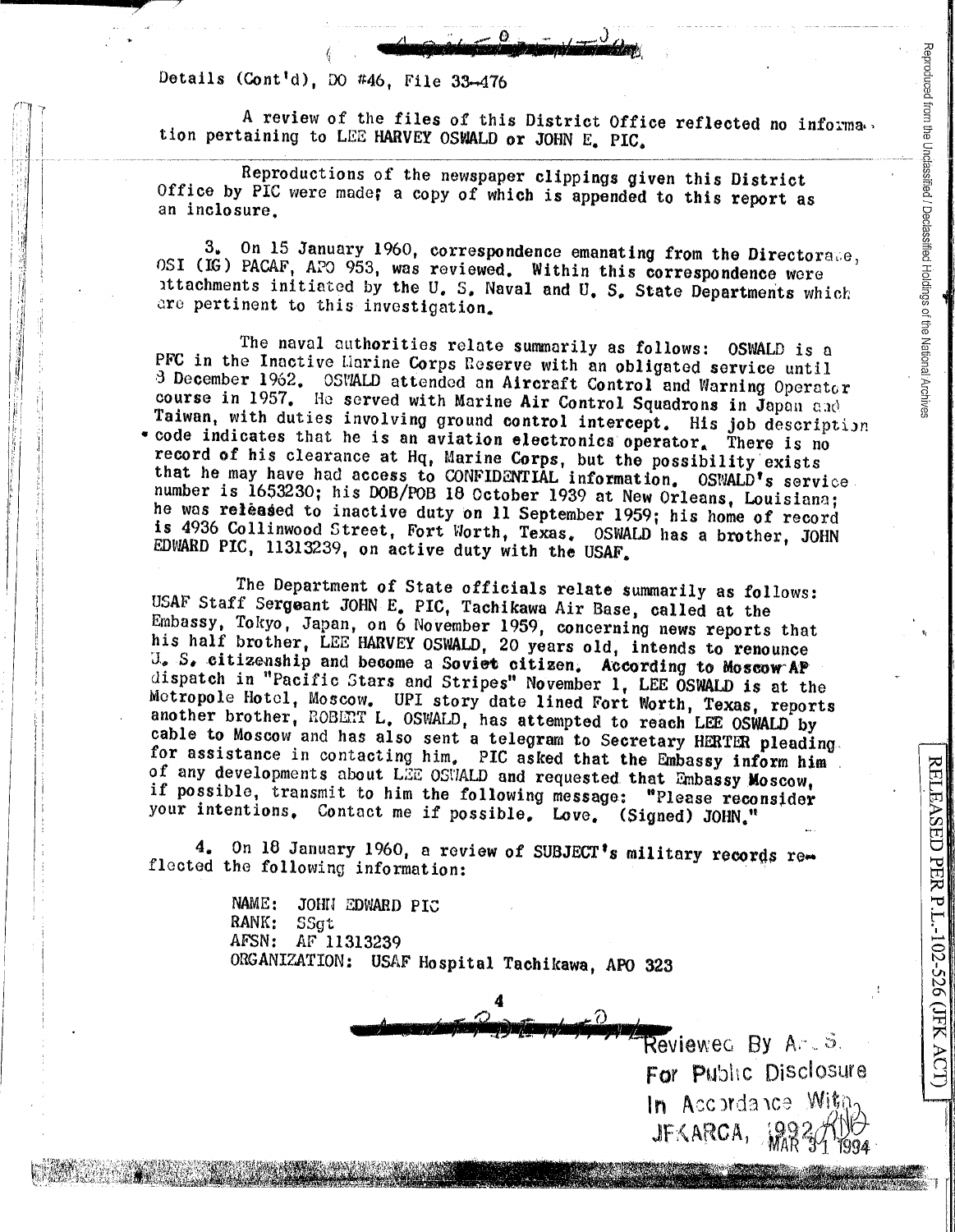Details (Cont'd), DO #46, File 33-476

DOB: 17 January 1932 POB: New Orleans. Louisiana RACE: Caucasian EDUCATION: GED Equivalent (H.S.) Completed 1957 DATE AND TERM OF ENLISTMENT: 26 September 1958 for six (6) years PLACE OF ENLISTMENT: Mitchel AFB, New York PRIOR SERVICE: USAF Reg, 1 February 1956-25 September 1958; SS3t; honorably discharged under provisions of AFR 39.14. AFOT OR APT: Cler-9, Mech-6, Elect-7 and Tech-9 SECURITY CLEARANCE: None indicated PERMANEUT HOME ADDRESS: c/o M. OSWALD. 3006 Bristold Rd., Fort Worth (Tarrant), Texas PRESENT ADDRESS: #86 Higashi-ku, Kunitachi-machi, Kitatama-gun, Tokyo  $ETS: 25$  September 1964 DATE DEPARTED ZI: 10 November 1958 MONTH OF TRAVEL: 6 November 1961 MARITAL STATUS: Married Wife - MARGARET  $D$ . PIC Son  $\sim$  JOHN E. PIC. JR. (Age-7) Daughter  $\rightarrow$  JANET A. PIC (Age-5) PAFSC: 90450B JOB DESCRIPTION: Medical Laboratory Specialist MILITARY DUFIES: NCOIC, Clinical Chemistry Section, USAF Hospital Tachikawa, APO 323 COURTS-MARTIAL AND ARTICLE 15's: None indicated OTHER UNFAVORABLE INFORMATION: None indicated

Reproduced from the Unalassified / Declassified Holdings of the National Archive

RELEASED PER P.L.-102-526 (JFK AC)

Reviewed By AFOSI

Ear Public Disclosure In Accordance With **IFKARCA, 1992** 

SUBJECT's DD Form 98 (Armed Forces Security Questionnaire) and a copy of his photograph (head and shoulders) were extracted from instant records. Reproductions were made of the foregoing items; copies of which are appended to this report as inclosures. The originals of SUBJECT's DD Form 98 and photograph were returned to SUBJECT's military records after reproduction. These military records are maintained by the Administrative Section, USAF Hospital Tachikawa, APO 323.

5. On 18 January 1960, RONALD D. GREENE, A/1C, AF 14409875, Classified Documents Clerk, Security Section, Hq Sq Section, 2710th Air Base Wing, APO 323, related that neither the name of SUBJECT nor that of SUBJECT's spouse appears in the Special Files (files containing unfavorable information) of his office.

... 6. On 21 January 1960, ACIE C. BARFIELD, 1/Lt, 49086A, Administrative Officer, USAF Hospital Tachikawa, APO 323, furnished a copy of a DD Form 398 (Statement of Personal History) executed by SUBJECT. A reproduction of this document is appended to this report as an inclosure. The original was returned to BARFIELD for inclusion in SUBJECT's military records.

5

Ø